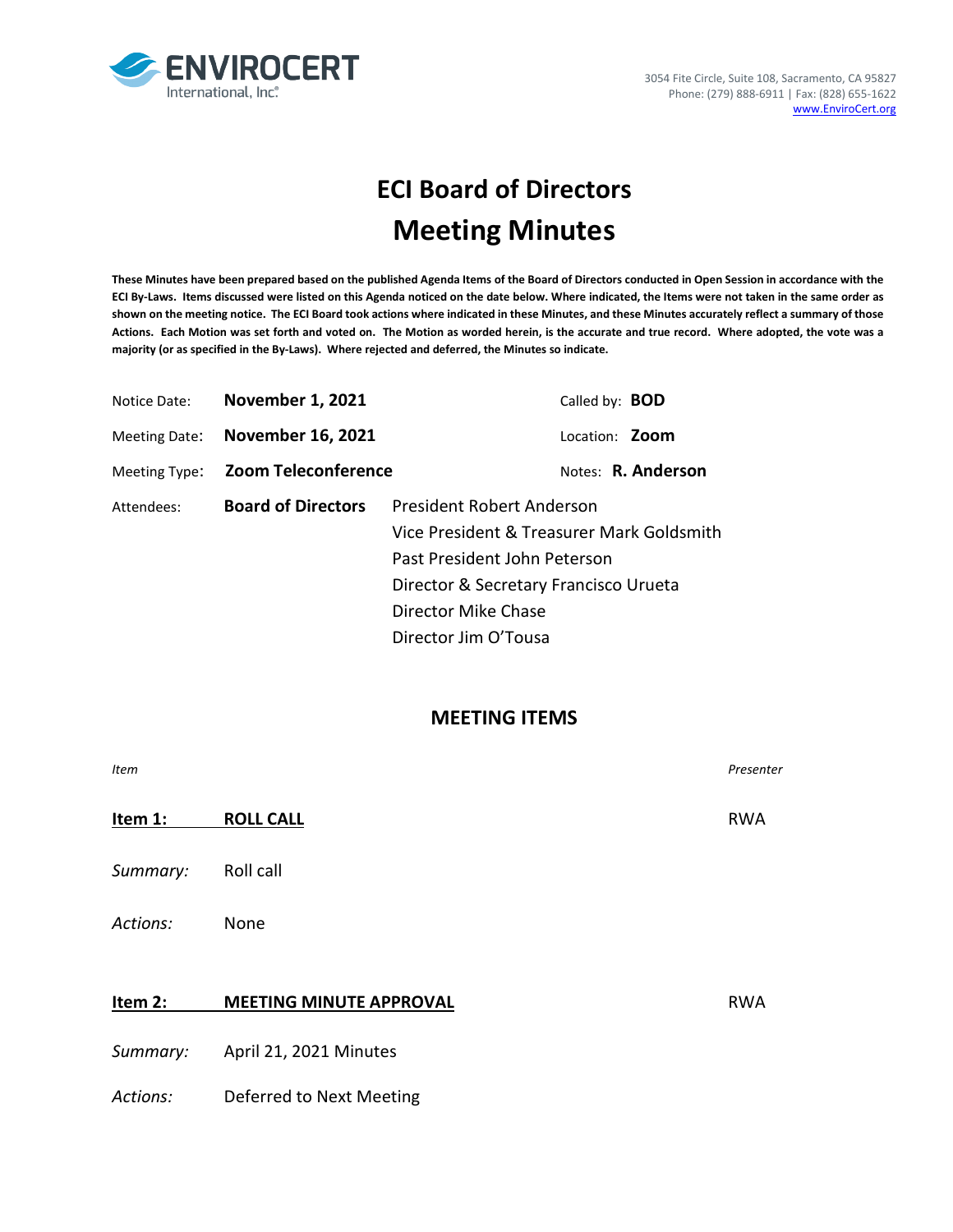

## **MEETING ITEMS**

| <b>Item</b>  |                                                                                                  |                                        |                                                                           | Presenter                                                             |
|--------------|--------------------------------------------------------------------------------------------------|----------------------------------------|---------------------------------------------------------------------------|-----------------------------------------------------------------------|
| Item 3:      | APPROVAL OF 2020 - 990 BY CPA                                                                    |                                        | <b>RWA</b>                                                                |                                                                       |
|              |                                                                                                  |                                        | Summary: General Discussion and Review of 990 (sent via email previously) |                                                                       |
| Action Item: | Motion by Director Peterson, Second by Director Goldsmith to accept and direct Staff<br>to File. |                                        |                                                                           |                                                                       |
|              | Ayes: 6                                                                                          | Nay: 0                                 | Abstain: 0                                                                |                                                                       |
|              |                                                                                                  |                                        | <b>Motion 1109-21.20</b>                                                  |                                                                       |
| Item 4:      | <b>BOARD NOMINATIONS</b>                                                                         |                                        |                                                                           | <b>RWA</b>                                                            |
| Summary:     |                                                                                                  | <b>Review NAC Memo Recommendations</b> |                                                                           |                                                                       |
| Action Item: | Recommendations.                                                                                 |                                        |                                                                           | Motion by Director Peterson, Second by Director O'Tousa to accept NAC |

Ayes: 6 Nay: 0 Abstain: 0

#### **Motion 1110-21.50**

|                                                                                                                                              | <b>BOD ELECTION SCHEDULE</b>         |                        |                   |  |
|----------------------------------------------------------------------------------------------------------------------------------------------|--------------------------------------|------------------------|-------------------|--|
| <b>SEATS ON ECI BOARD OF DIRECTORS</b>                                                                                                       | <b>TERM</b><br><b>BEGINNING DATE</b> |                        | <b>END DATE</b>   |  |
| <b>Mark Goldsmith</b>                                                                                                                        | 4 years                              | January 1, 2019        | December 31, 2022 |  |
| Jim O'Tousa                                                                                                                                  | 4 years                              | January 1, 2019        | December 31, 2022 |  |
| <b>Mike Chase</b>                                                                                                                            | 4 years                              | January 1, 2020        | December 31, 2023 |  |
| Jeremiah Walker                                                                                                                              | 2 years                              | January 1, 2022        | December 31, 2023 |  |
| <b>Francisco Urueta</b>                                                                                                                      | 4 years                              | January 1, 2021        | December 31, 2024 |  |
| <b>Melissa McKinney</b>                                                                                                                      | 3 years                              | <b>January 1, 2022</b> | December 31, 2024 |  |
| <b>Rob Anderson</b>                                                                                                                          | 4 years                              | January 1, 2022        | December 31, 2025 |  |
| John Peterson                                                                                                                                | 4 years                              | January 1, 2022        | December 31, 2025 |  |
| <b>NOTES:</b>                                                                                                                                |                                      |                        |                   |  |
| Terms are four (4) years unless fulfilled by the remainder of the term of a seat vacancy or as determined by the existing President and BOD. |                                      |                        |                   |  |